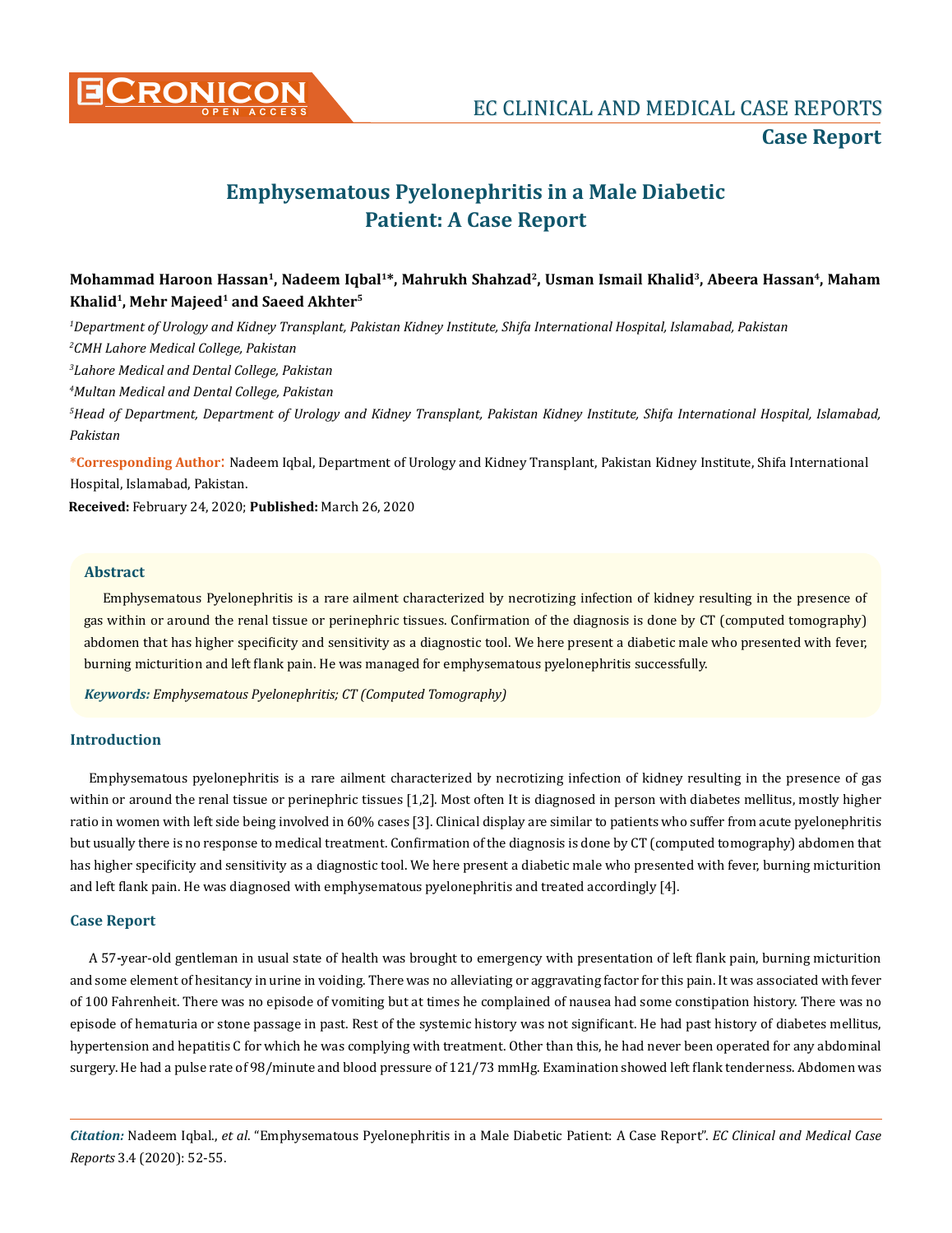soft and bowel sounds were normal. There was no abdominal mass that could be palpated. He was having no edema, Chest, cardiovascular and central nervous system examination was unremarkable and he was having a GCS (Glasgow coma scale) of 15/15.

His blood hemoglobin and hematocrit levels were sent to laboratory, which were 10.2 g/dL and 30.9% respectively. His white blood cells = 12,900/dl while Platelets were 314000/dl. His Creatinine value was 2.95 mg/dl. His serum electrolytes were within normal range (sodium = 141 mEq/L, potassium = 4.1 mEq/L, chloride = 113 mEq/L, Magnesium = 1.9 mg/dl). Urine analysis showed RBCs =  $0 - 1/$ HPF, WBCs Nil, and PH of 6.5. CT (computed tomography) revealed large emphysematous area was seen in left kidney tissue (Figure 1). Furthermore, there was normal liver and spleen. Gallbladder and biliary system was normal. Rest of the solid abdominal viscera including adrenals and pancreas were unremarkable. Gut loops were unremarkable. Skeleton was grossly unremarkable. We can see a large pocket of air in left kidney. The patient received medical optimization treatment and was kept nil by mouth. Left PCN was inserted but patient condition was not improving and vitals were deteriorating further warranting an emergency nephrectomy. After nephrectomy his vitals began to improve and he was afebrile after aggressive antibiotic regimen of intravenous injection of tienem 250 mg thrice daily, colomycin 3 million units thrice daily for 7 days (urine culture showed *E. coli* resistant to carbapenems so colomycin was also used due to sensitivity test being positive for it), Urine culture was rendered negative after successful antibiotic treatment.



*Figure 1: Left Renal parenchyma has gas (emphysematous pyelonephritis).*

#### **Discussion**

Emphysematous pyelonephritis (EPN) one of the rare and dangerous medical condition especially in patients with D.M. and urinary tract infection. In this condition there is a necrotizing infection of kidney parenchyma. It has high mortality rates has been reported at up to 50% for bilateral cases [4,5].

*Citation:* Nadeem Iqbal., *et al*. "Emphysematous Pyelonephritis in a Male Diabetic Patient: A Case Report". *EC Clinical and Medical Case Reports* 3.4 (2020): 52-55.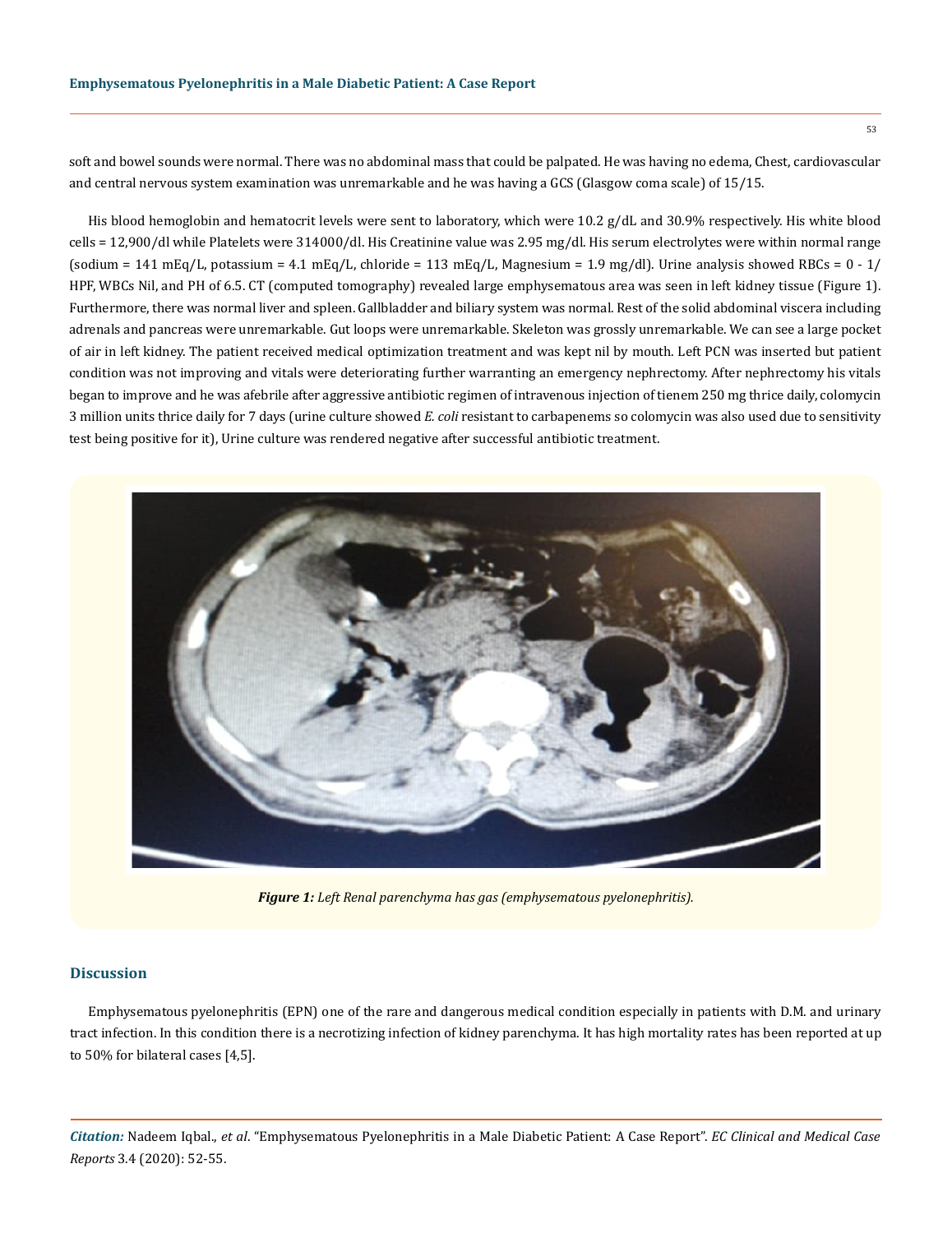We here had a case of report a case of emphysematous pyelonephritis who was admitted to our hospital with abdominal pain, fever and burning micturition. Patient was optimized medically and treated with IV fluids, antibiotics and monitoring of vitals. The pathophysiological mechanisms of the EPN involve multiple predisposing factors such as high tissue glucose concentration, impaired vascular supply, presence of gas forming organisms, compromised immune system and obstruction in kidney or ureter. It is surprisingly still not known as to why some people develop EPN while others will simply suffer a simple urinary tract infection. In 1889 Muller had identified nitrogen, hydrogen and CO<sub>2</sub> in a patient suffering from EPN [6,7]. Once it was proposed that probably the fermentation products emanating from necrotic tissue produces CO<sub>2</sub>. The major gas content in EPN include nitrogen (60%) hydrogen (15%) CO<sub>2</sub> (5%) and O<sub>2</sub> (8%).

EPN is undoubtedly a fatal illness if left untreated. Patients who undergo medical treatment only have a higher chances of mortality rate as compared to those who are treated surgically. Mostly the causative organisms implicated in EPN are *Escherichia coli*, *Proteus mirabilis, Klebsiella pneumoniae* and *Pseudomonas aeruginosa* [7,8]. EPN is a rare entity having high mortality rate if not treated aggressively and timely. An early suspicion of EPN in a patient having diabetes should prompt a physician to do early computed tomography scan to plan further action timely [9,10]. It might reduce mortality and morbidity associated with it. In our case, the patient received medical optimization treatment and was kept nil by mouth. Left PCN was inserted but patient condition was not improving and vitals were deteriorating further warranting an emergency nephrectomy. After nephrectomy his vitals began to improve and he was afebrile after aggressive antibiotic

### **Conclusion**

EPN is a rare entity with associated high mortality rate if not treated aggressively. An early suspicion of EPN in a patient with diabetes who is having pyelonephritis should prompt a physician to do early computed tomography scan to detect and treat it accordingly in time. It might reduce mortality and morbidity associated with it.

### **Bibliography**

- 1. Bhalerao VM., *et al*. "A case of emphysematous pyelonephritis". *[The Journal of the Association of Physicians of India](https://www.ncbi.nlm.nih.gov/pmc/articles/PMC3955493/)* 62 (2014).
- 2. Mohsin N., *et al*[. "Emphysematous pyelonephritis: a case report series of four patients with review of literature".](https://www.tandfonline.com/doi/full/10.1080/08860220903003396) *Renal Failure* 31.7 [\(2009\): 597-601.](https://www.tandfonline.com/doi/full/10.1080/08860220903003396)
- 3. Andrade LAM., *et al*[. "Emphysematous pyelonephritis, case report and review of the literature".](https://www.researchgate.net/publication/285804203_Emphysematous_Pyelonephritis_Case_Report_and_Review_of_the_Literature) *Journal of Medical Case Reports* 3.3 [\(2015\): 00066.](https://www.researchgate.net/publication/285804203_Emphysematous_Pyelonephritis_Case_Report_and_Review_of_the_Literature)
- 4. [Huang JJ and Tseng CC. "Emphysematous pyelonephritis: clinicoradiological classification, management, prognosis, and pathogen](https://www.ncbi.nlm.nih.gov/pubmed/10737279)esis". *[Archives of Internal Medicine](https://www.ncbi.nlm.nih.gov/pubmed/10737279)* 160.6 (2000): 797-805.
- 5. Kumar S., *et al*[. "Acute pyelonephritis in diabetes mellitus: Single center experience".](https://www.ncbi.nlm.nih.gov/pmc/articles/PMC4244716/) *Indian Journal of Nephrology* 24 (2014): 367- [371.](https://www.ncbi.nlm.nih.gov/pmc/articles/PMC4244716/)
- 6. Yao J., *et al*[. "Emphysematous pyelonephritis".](https://www.ncbi.nlm.nih.gov/pubmed/17469032) *Kidney International* 71 (2007): 462-465.
- 7. Ubee SS., *et al*[. "Emphysematous pyelonephritis".](https://www.ncbi.nlm.nih.gov/pubmed/20840327) *BJU International* 107.9 (2011): 1474-1478.
- 8. Chan P-H., *et al*[. "Treatment of Emphysematous Pyelonephritis with Broad-spectrum Antibacterials and Percutaneous Renal Drain](https://www.ncbi.nlm.nih.gov/pubmed/15742860)age: An Analysis of 10 Patients". *[Journal of the Chinese Medical Association: JCMA](https://www.ncbi.nlm.nih.gov/pubmed/15742860)* 68.1 (2005): 29-32.